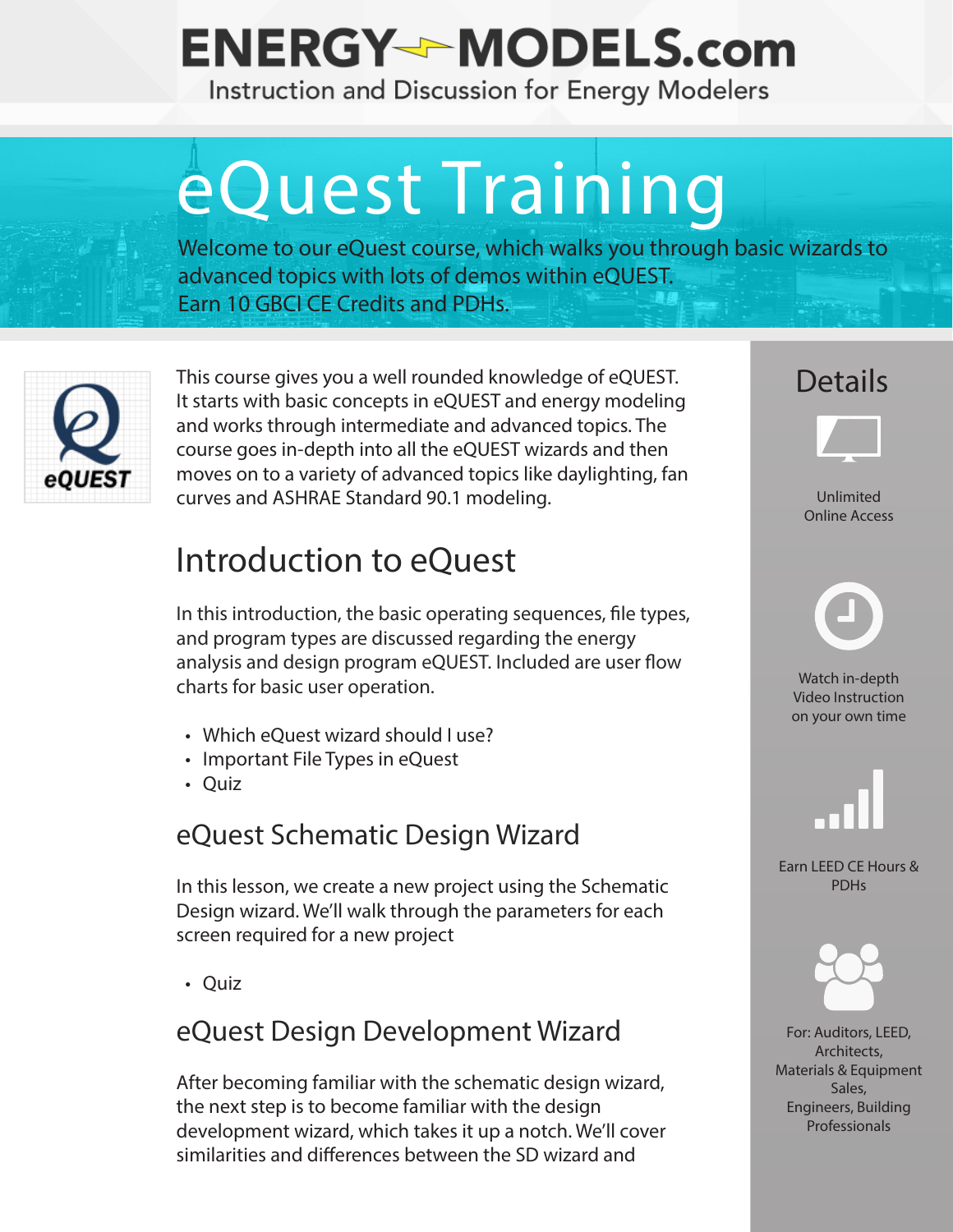walkthrough the parameters for each screen.

• Quiz

## eQuest Energy Efficiency Measure Wizard

This video shows how the EEM Wizard is implemented in eQuest. Any file that's been completed in the SD or DD can be used in the EEM wizard. To launch the EEM wizard, in any file that you've finished with either of the other wizards, click the button on the actions tab.

- Using the EEM Wizard
- Simplify Daylighting Run
- Comparing Glass Types
- Standard Reports
- Quiz on Topics covered in previous video

#### Detailed Interface Basics in eQuest

Upon completion of the schematic design or the design development wizard, users will be directed to the detailed interface. The eQUEST detailed interface is very powerful, but as a result, it can be a little confusing. This video gives you a overview of the modules in the detailed interface.

• Quiz

#### Importing a CAD file in eQuest

Importing a CAD file in eQUEST is done quite easily with the right knowledge. It can be done in either the schematic design wizard, or the design development wizard. In this case we're on the wizard's screen 3 of the schematic design wizard, looking at the building footprint.

- Trace a simple CAD file and import into eQuest
- Set up custom zones from a CAD file
- Quiz

#### eQUEST Custom Electric Rates

This video covers creation of a basic electric rate in eQuest, as well as how to save an electric rate that was edited in the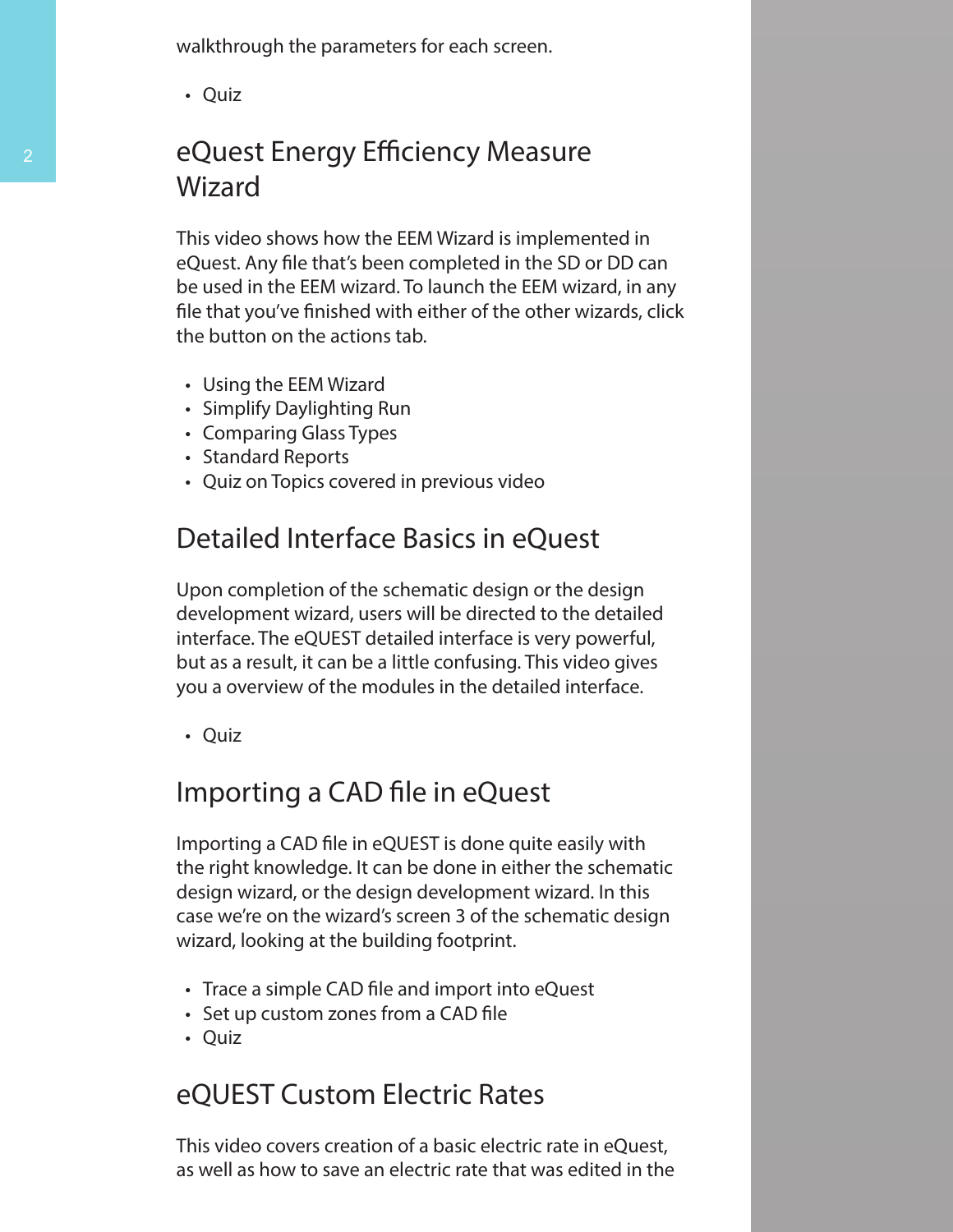detailed viewer by copying data from the .inp file.

- Custom Rates in the Wizards
- Cumulative vs Incremental
- Ratchets in the detailed view
- Saving a detailed rate from the .inp file
- Quiz

# eQuest Online-- Intermediate **Training**

Now that we are familiar with the wizards, this section of the training covers the specifics of modeling in the categories listed below. These are all demonstrated within the wizards, keeping the application quick, easy, and simple. Remember, it is almost always best to try to model these parameters in the wizard first!

## eQuest Building Shells and Heat Transfer Surfaces

The building shell contains the most screens of any particular function in the wizards and is the typical starting point. At first, the shell is considered as a single whole object. It requires a number of inputs.

# Space Loads, Building Profiles, and Additional Shells in eQuest

Many users would be glad to know that setting up the building envelope, heat transfer surfaces, and light transfer areas completed a building. However, the building operation is equally as important, or even more important than the building envelope.

• Quiz

#### eQuest System Types

## Equipment Setup in eQuest

• Quiz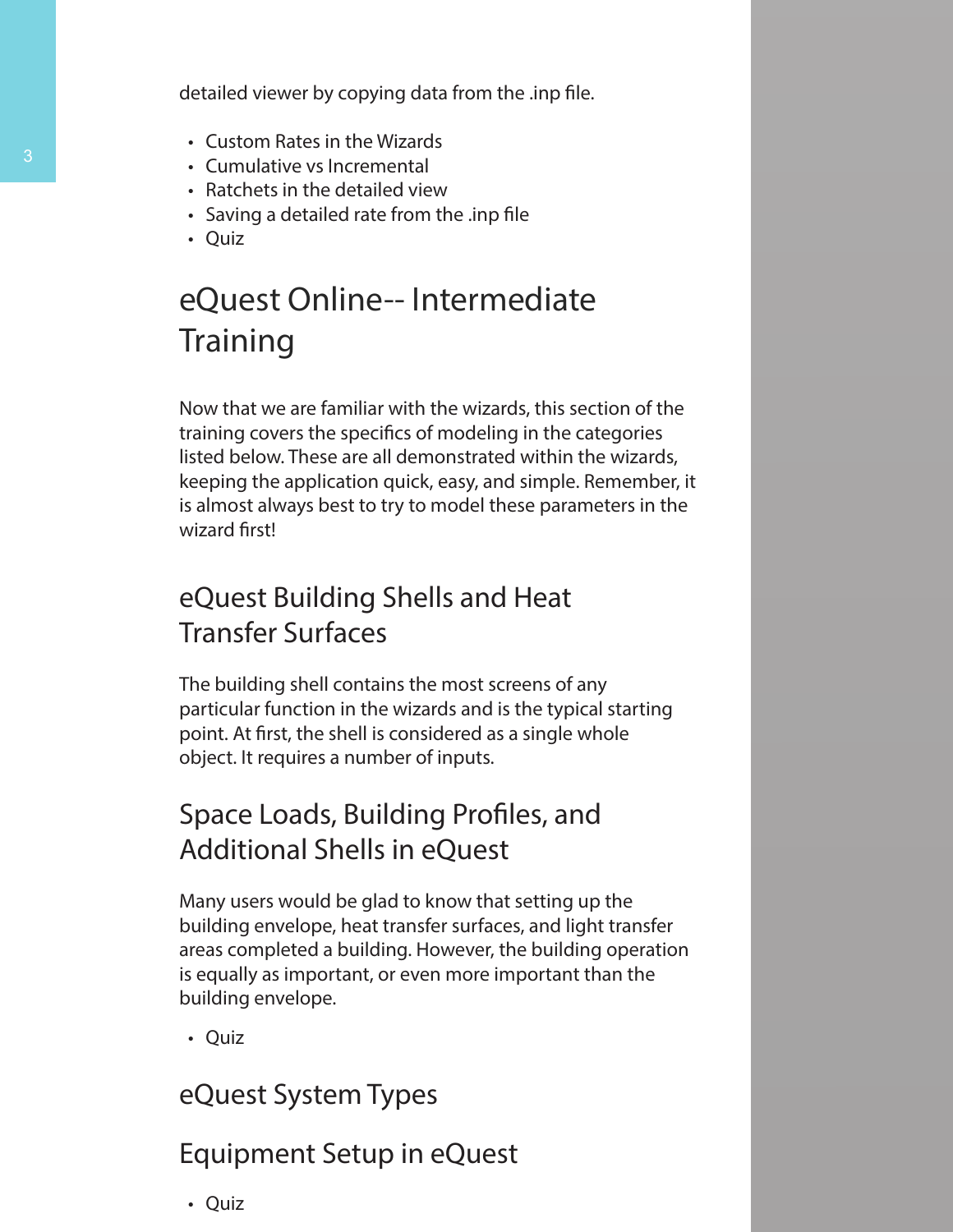Multiple Plants in eQuest DD Wizard

#### eQuest Zone Groups

#### eQuest EEM Wizard Compliance

#### Reports and Summary Results in eQuest

• Quiz

# eQuest Detailed Interface

Now that we have discussed many topics when using the wizards, let's discuss going into greater details using the detailed interface.

## Creating Items in eQuest Detailed Interface

After completing all possible inputs in the wizards, the user must enter detailed mode to complete any remaining inputs. While users could skip straight to detailed mode, most beginning to intermediate users and most advanced users will agree that the wizards should be utilized to their maximum.

- Creating, Copying, Linking
- Creating from scratch
- Link to an existing component
- Copying an existing component

#### Creating Constructions in eQuest

• Quiz

#### Deleting Components in eQuest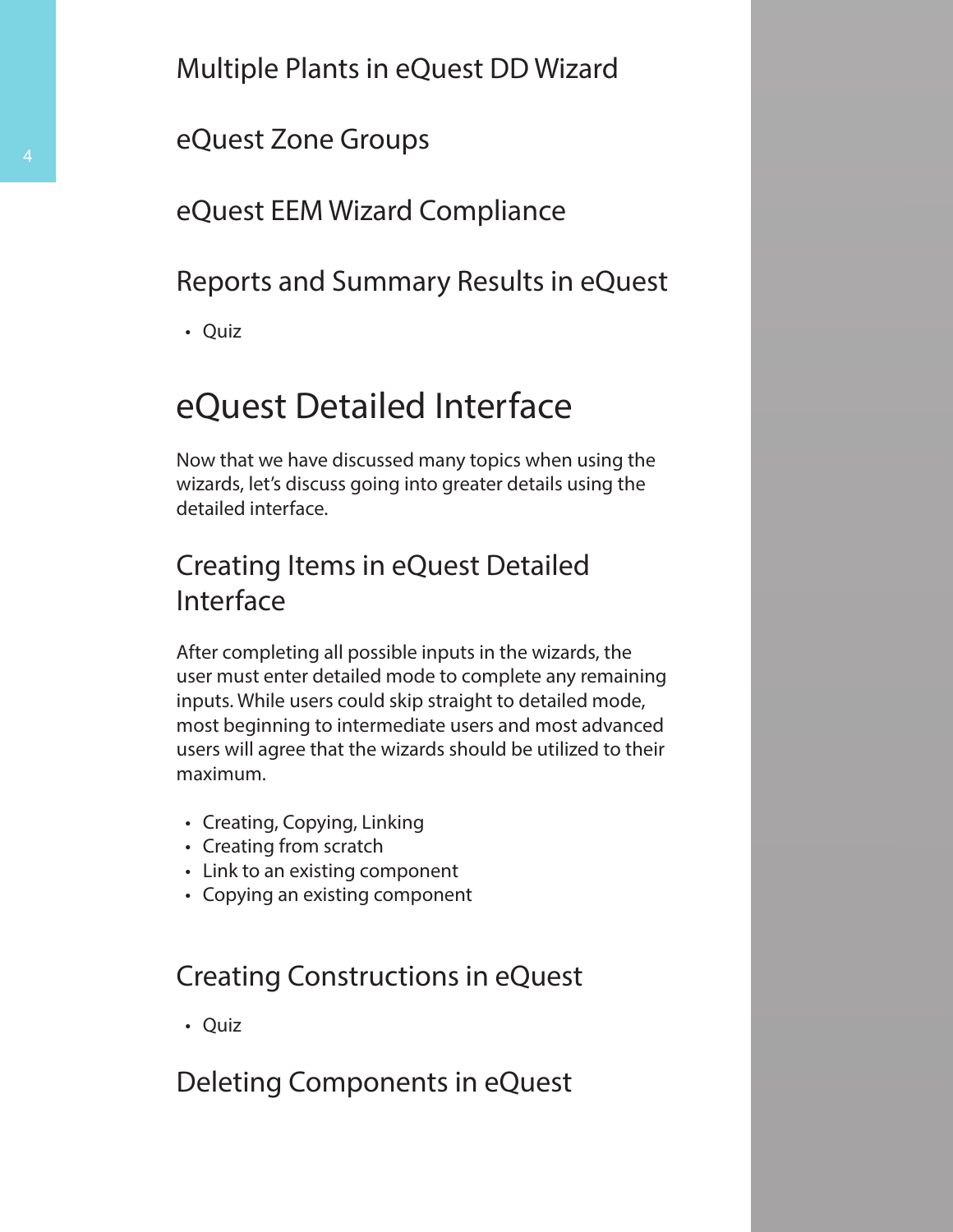After hitting delete, the simplicity ends, and it is important to understand the implications of deleting a component, as many components in eQUEST are inter-related.

- Child Components
- Linked Components
- Keyword Assignments

Setting Up User Defaults in eQuest

Assigning Rooms, Zones and Systems

Schedules in eQuest Detailed Mode

• Quiz

#### Shading in eQuest

• Quiz

Setting Up Photovoltaics in eQuest

Parametrics Runs in eQuest

Setting Up Global Parameters in eQuest

• Quiz

eQuest Final Exam

# Advanced eQuest Course

#### Make Up Air in eQuest

In this video we model a dedicated outside air system in eQUEST (DOAS which is also called a make-up air unit) and